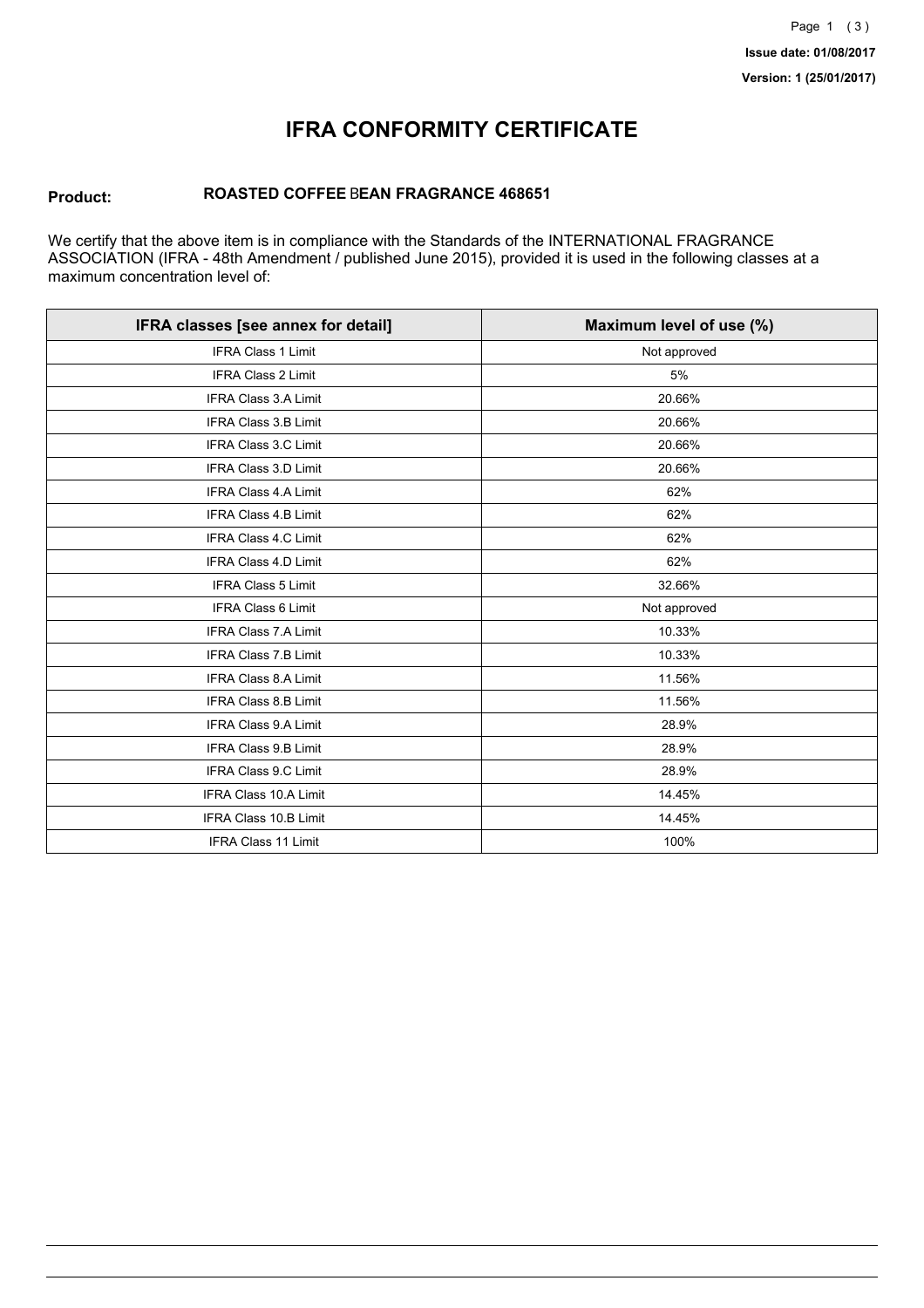### **IFRA CONFORMITY CERTIFICATE**

For other kinds of application or use at higher concentration levels, a new evaluation may be needed; please contact Gracefruit Limited.

The IFRA Standards regarding use restrictions are based on safety assessments by the Panel of Experts of the RESEARCH INSTITUTE FOR FRAGRANCE MATERIALS (RIFM) and are enforced by the IFRA Scientific Committee. Evaluation of individual Fragrance ingredients is made according to the safety standards contained in the relevant section of the IFRA Code of Practice.

Please note that the IFRA limits detailed on page 1 of this document, also take into consideration the restrictions listed in the annexes of the Cosmetics Regulation 1223/2009/EC.

Gracefruit Limited confirm that only ingredients approved by the safety clearance procedure arepresent within this compound. It is the ultimate responsibility of our customer to ensure the safety of the final product(containing this fragrance) by further testing if need be.

**Regulatory Affairs Department**